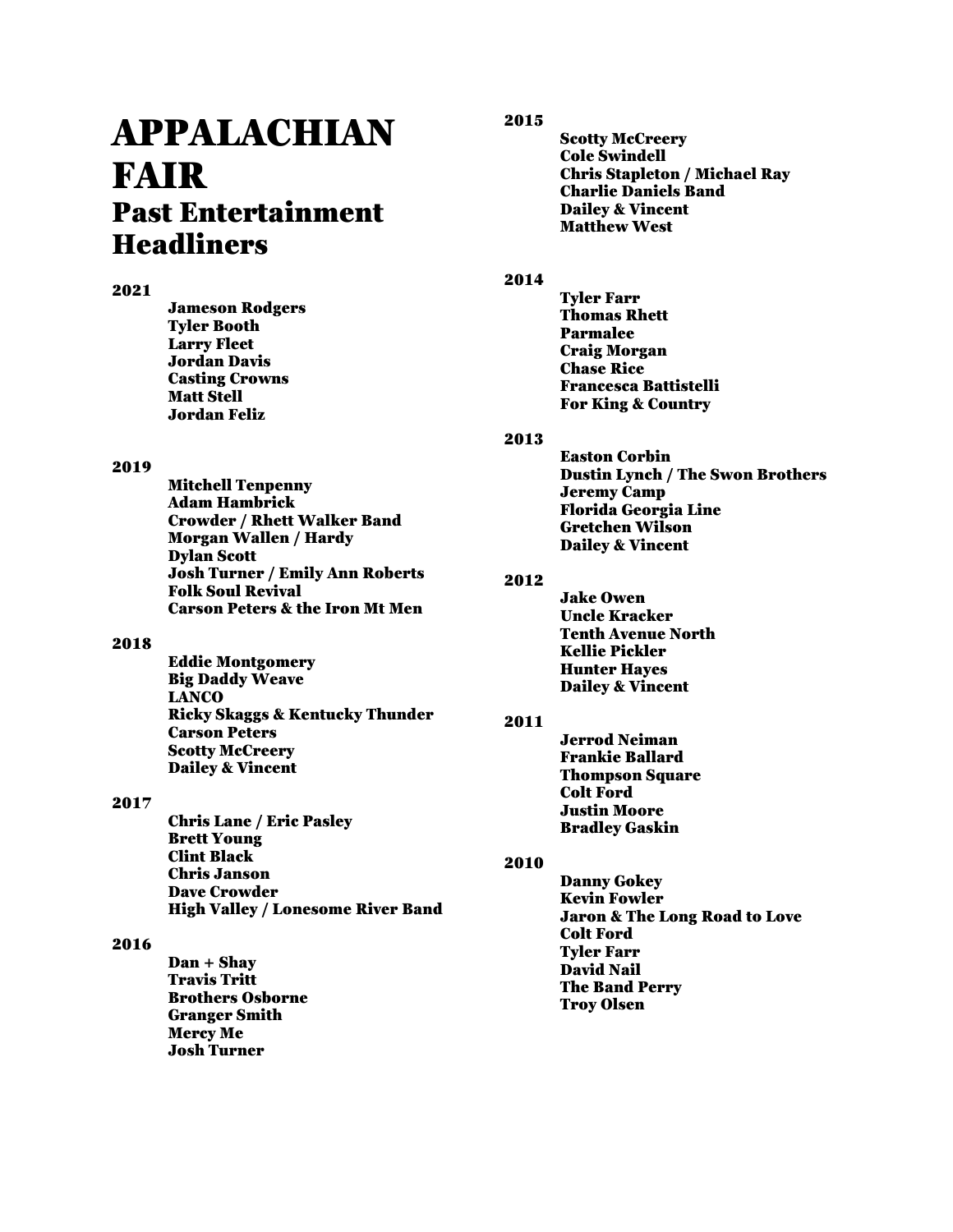| 2009 |                                            | 2003 |                                             |
|------|--------------------------------------------|------|---------------------------------------------|
|      | <b>Randy Houser</b>                        |      | <b>Collin Raye</b>                          |
|      | <b>Eli Young Band</b>                      |      | <b>Irv Cass</b>                             |
|      | <b>Walker Hayes</b>                        |      | <b>The Charlie Daniels Band</b>             |
|      | <b>Jimmy Wayne</b>                         |      | <b>Brad Paisley</b>                         |
|      | <b>The Lost Trailers</b>                   |      | <b>Trick Pony</b>                           |
|      | <b>Lady Antebellum</b>                     |      | <b>Montgomery Gentry</b>                    |
|      | <b>Nick Nicholson</b>                      |      | <b>Jeff Bates</b>                           |
|      | <b>Jimmy Fortune</b>                       |      | <b>Danny and the Juniors</b>                |
|      |                                            |      |                                             |
|      |                                            |      |                                             |
| 2008 |                                            | 2002 |                                             |
|      | <b>Tracy Lawrence</b>                      |      | <b>Lee Greenwood</b>                        |
|      | <b>Josh Gracin</b>                         |      | <b>Sandy Patty</b>                          |
|      | <b>Jake Owen</b>                           |      | <b>Tracy Byrd</b><br><b>Cledus T Judd</b>   |
|      | <b>Heidi Newfield</b>                      |      |                                             |
|      | <b>Chris Young</b>                         |      | <b>Neal McCoy</b><br><b>Trace Adkins</b>    |
|      | <b>JYPSI</b>                               |      |                                             |
|      |                                            |      | <b>Trick Pony</b>                           |
| 2007 |                                            |      | <b>Rodney Atkins</b>                        |
|      | <b>Sawyer Brown</b><br><b>Terri Clark</b>  |      | <b>Chris Cagle</b><br><b>Rlake Shelton</b>  |
|      |                                            |      |                                             |
|      | <b>Jack Ingram</b><br><b>Rodney Atkins</b> | 2001 |                                             |
|      | <b>Trent Tomlinson</b>                     |      | <b>Marty Stuart</b>                         |
|      | <b>Bucky Covington</b>                     |      | <b>Andy Griggs</b>                          |
|      |                                            |      | <b>Patty Loveless</b>                       |
| 2006 |                                            |      | <b>Neal McCoy</b>                           |
|      | <b>The Charlie Daniels Band</b>            |      | Diamond Rio                                 |
|      | <b>Jamie O'Neal</b>                        |      | <b>Jamie O'Neal</b>                         |
|      | <b>Phil Vassar</b>                         |      | <b>Cledus T Judd</b>                        |
|      | <b>Miranda Lambert</b>                     |      | <b>Eric Heatherly</b>                       |
|      | <b>Trent Tomlinson</b>                     |      |                                             |
|      | <b>Keith Anderson</b>                      | 2000 |                                             |
|      |                                            |      | <b>The Charlie Daniels Band</b>             |
| 2005 |                                            |      | <b>Sawyer Brown</b>                         |
|      | Craig Morgan                               |      | <b>Trace Adkins</b>                         |
|      | <b>John Stone</b>                          |      | <b>The Wilkinsons</b>                       |
|      | <b>Darryl Worley</b>                       |      | <b>Mark Wills</b>                           |
|      | <b>Pat Green</b>                           |      | <b>Cha Brock</b>                            |
|      | <b>Dierks Bentley</b>                      |      | <b>Chris Ledoux</b>                         |
|      | <b>Bobby Pinson</b>                        |      | <b>Clay Davidson</b>                        |
|      | <b>Brian McComas</b>                       |      |                                             |
| 2004 |                                            | 1999 |                                             |
|      | <b>Oak Ridge Boys</b>                      |      | 38 Special                                  |
|      | <b>Mike Snider</b>                         |      | <b>C-Note &amp; Jennifer Paige</b>          |
|      | <b>Apologetix with After Noah</b>          |      | <b>Warren Brothers &amp; Sons of Desert</b> |
|      | <b>Aaron Tippin</b>                        |      | <b>Toby Keith</b>                           |
|      | <b>Jeff Bates</b>                          |      | <b>Lonestar</b>                             |
|      | <b>Chris Cagle</b>                         |      | <b>Bryan White</b>                          |
|      | <b>Clay Walker</b>                         |      | <b>Tractors</b>                             |
|      | <b>Randy Travis</b>                        |      | <b>Marshall Tucker Band</b>                 |
|      | <b>Buddy Jewell</b>                        |      | <b>Atlanta Rhythm Section</b>               |
|      | <b>Carly Goodwin with Josh Kear</b>        |      |                                             |
|      |                                            |      |                                             |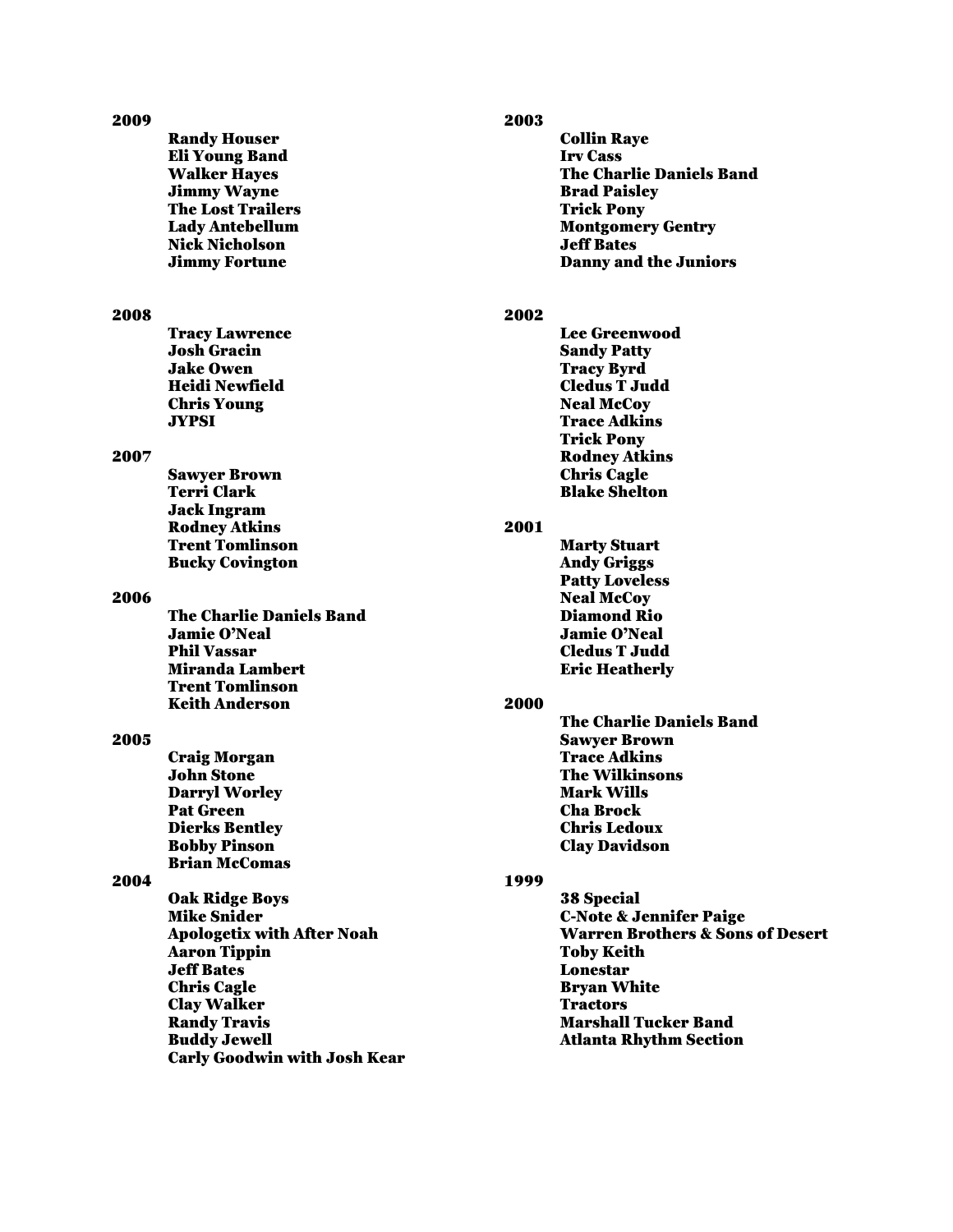#### 1998

David Lee Murphy Blackhawk The Principles, Jeff & Sheri Easter, Ron Fender Lee Ann Womack Deana Carter The Charlie Daniels Band Kevin Sharp Jo Dee Messina Kenny Chesney

#### 1997

Lee Ann Womack Trace Adkins The Greenes, The Principles, Ron Fender, Jeff & Sheri Easter, Tony Gore, & Majesty Toby Keith Leann Rimes Aaron Tippin Sammy Kershaw Kevin Sharp Blackhawk

#### 1996

Ty Herndon & Joe Diffie Wade Hayes Tim McGraw Sammy Kershaw Diamond Rio Ken Mellons & Collin Raye Bryan White

## 1995

Tim McGraw Confederate Railroad Blackhawk Lee Roy Parnell Tracy Byrd Hal Ketchum

#### 1994

Restless Heart Toby Keith Chris Ledoux Suzy Bogguss Tracy Byrd John Berry

#### 1993

Doug Stone McBride & The Ride Confederate Railroad Sammy Kershaw Hal Ketcham Lee Roy Parnell

## 1992

Diamond Rio Billy Dean Mark Chestnutt Aaron Tippin Pirates of the Mississippi Mike Reid

## 1991

Shenandoah Travis Tritt Vince Gill Vern Gosdin Billy Joe Royal Marty Stuart

## 1990

Waylan Jennings Shenandoah The Charlie Daniels Band Ray Stevens Billy Joe Royal Steve Wariner

#### 1989

Lee Greenwood Restless Heart The Charlie Daniels Band Dan Seals Highway 101 Sha-Na-Na

## 1988

Charlie Pride Exile Ricky Van Shelton Sawyer Brown Restless Heart New Grass Revival

## 1987

Roy Clark Ray Charles Ray Stevens Sawyer Brown Janie Fricke Atlanta